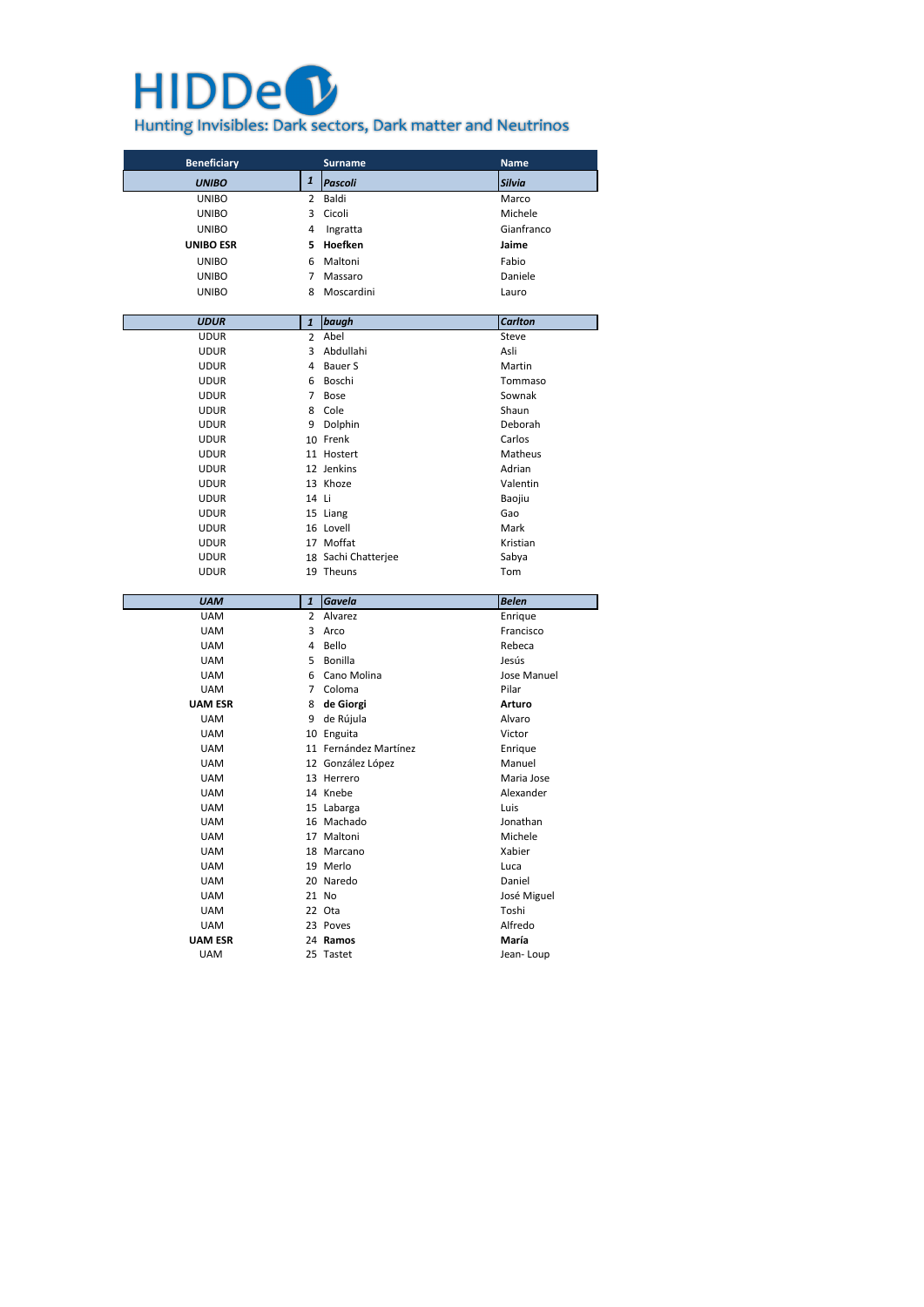| <b>CNRS</b>     | 1              | <b>Abada</b>      | <b>Asmaa</b>    |
|-----------------|----------------|-------------------|-----------------|
| <b>CNRS</b>     | $\overline{2}$ | <b>Becirevic</b>  | Damir           |
| <b>CNRS</b>     | 3              | Isabella          | Giulia          |
| <b>CNRS</b>     | 4              | Jaffredo          | Florentin       |
| <b>CNRS</b>     | 5              | Sumensari de Lima | Olcyr           |
| <b>CNRS</b>     | 6              | <b>Brax</b>       | Philippe        |
| <b>CNRS</b>     | 7              | Chatterjee        | Sabya           |
| <b>CNRS</b>     | 8              | Goudelis          | Andreas         |
| <b>CNRS</b>     | 9              | Pinsard           | Emmanuelle      |
| <b>CNRS</b>     |                | 10 Descotes-Genon | Sebastien       |
| <b>CNRS</b>     |                | 11 Ellwanger      | Ulrich          |
| <b>CNRS</b>     |                | 12 Facchinetti    | Gaétan          |
| <b>CNRS</b>     |                | 13 Calderon-Bruni | Rodrigo         |
| <b>CNRS</b>     |                | 14 DICHTL         | Maximilian      |
| <b>CNRS</b>     |                | 15 Fernandez      | Loic            |
| <b>CNRS</b>     |                | 16 Moreau         | Gabriel         |
| <b>CNRS</b>     |                | 17 Kneur          | Jean-Loïc       |
| <b>CNRS</b>     |                | 18 Moultaka       | Gilbert         |
| <b>CNRS</b>     |                | 19 Frigerio       | Michele         |
| <b>CNRS</b>     |                | 20 Faure          | Rémi            |
| <b>CNRS</b>     |                | 21 Kriewald       | Jonathan        |
| <b>CNRS</b>     |                | 22 Galazo         | Raquel          |
| <b>CNRS</b>     |                | 23 Lassere        | Thierry         |
| <b>CNRS</b>     |                | 24 Lavalle        | Julien          |
| <b>CNRS</b>     |                | 25 D'Agnolo       | Raffaele Tito   |
| <b>CNRS</b>     |                | 26 Lavignac       | Stephane        |
| <b>CNRS</b>     |                | 27 Mambrini       | Yann            |
| <b>CNRS</b>     |                | 28 Stref          | Martin          |
| <b>CNRS</b>     |                | 29 Orloff         | Jean            |
| <b>CNRS ESR</b> |                | 30 Piazza         | Gioacchino      |
| <b>CNRS</b>     |                | 31 Poulin         | Vivian          |
| <b>CNRS ESR</b> |                | 32 Rosauro        | <b>Salvador</b> |
| <b>CNRS</b>     |                | 33 Teixeira       | Ana             |
| <b>CNRS</b>     |                | 34 Falkowski      | Adam            |
| <b>CNRS</b>     |                | 35 Franco Abellan | Guillermo       |
| <b>CNRS</b>     |                | 36 Murgia         | Riccardo        |
| <b>CNRS</b>     |                | 37 Petac          | Michael         |

| <b>UHEI</b> | Jaeckel  | <b>Joera</b> |
|-------------|----------|--------------|
| JHEI        | Gastaldo | Loredana     |
| UHEI ESR    | Montoya  | Valentina    |

| <b>KIT</b>     | 1            | <b>Schwetz</b> | <b>Thomas</b>    |
|----------------|--------------|----------------|------------------|
| <b>KIT ESR</b> | $\mathbf{2}$ | Dandoy         | <b>Virgile</b>   |
| KIT            | 3            | Iguro          | Syuhai           |
| KIT            | 4            | Kahlhöfer      | Felix Kahlhöfer  |
| KIT            | 5.           | Mühlleitner    | Milada Margarete |
| KIT            | 6            | Nierste        | Ulrich           |
| KIT            | 7            | Valerius       | Kathrin          |
| KIT            | 8            | Zhou           | Albert           |
| KIT            | 9            | Zhu            | Jing-yu          |
| KIT            |              | 10 Ziegler     | Robert           |

| <b>UVEG</b> |    | <i><u><b>Hernandez</b></u></i> | <b>Pilar</b> |
|-------------|----|--------------------------------|--------------|
| UVEG        |    | 2 Albandea Jordán              | David        |
| <b>UVEG</b> |    | 3 Baeza                        | Jorge        |
| <b>UVEG</b> |    | 4 Baremboim                    | Gabriela     |
| <b>UVEG</b> |    | 5 Cosme                        | Catarina     |
| <b>UVEG</b> | 6. | Cervera                        | Anselmo      |

| <b>UVEG</b>     | 7 | Donini                | Andrea    |
|-----------------|---|-----------------------|-----------|
| <b>UVEG</b>     | 8 | Esser                 | Fabian    |
| <b>UVEG</b>     | 9 | Figueroa              | Daniel G. |
| <b>UVEG</b>     |   | 10 Garcia Folgado     | Miguel    |
| <b>UVEG</b>     |   | 11 Gómez-Cadenas      | Juan Jose |
| <b>UVEG</b>     |   | 12 Hagedorn           | Claudia   |
| UVEG            |   | 13 Herrero Garcia     | Juan      |
| <b>UVEG ESR</b> |   | 14 Landini            | Giacomo   |
| UVEG            |   | 15 Loayza Romero      | Nicolás   |
| <b>UVEG</b>     |   | 16 Lopez-Pavon        | Jacobo    |
| <b>UVEG</b>     |   | 17 Martín-Albo Simón, | Justo     |
| <b>UVEG</b>     |   | 18 Mena               | Olga      |
| <b>UVEG</b>     |   | 19 Muñoz              | Víctor    |
| <b>UVEG</b>     |   | 20 Palomares-Ruiz     | Sergio    |
| <b>UVEG</b>     |   | 21 Peña-Garay         | Carlos    |
| <b>UVEG ESR</b> |   | 22 Pompa              | Federica  |
| <b>UVEG</b>     |   | 23 Ramos              | Alberto   |
| <b>UVEG</b>     |   | 24 Rius               | Nuria     |
| <b>UVEG</b>     |   | 25 Romero             | Fernando  |
| <b>UVEG</b>     |   | 26 Ruiz de Austri     | Roberto   |
| <b>UVEG</b>     |   | 27 Sandner            | Stefan    |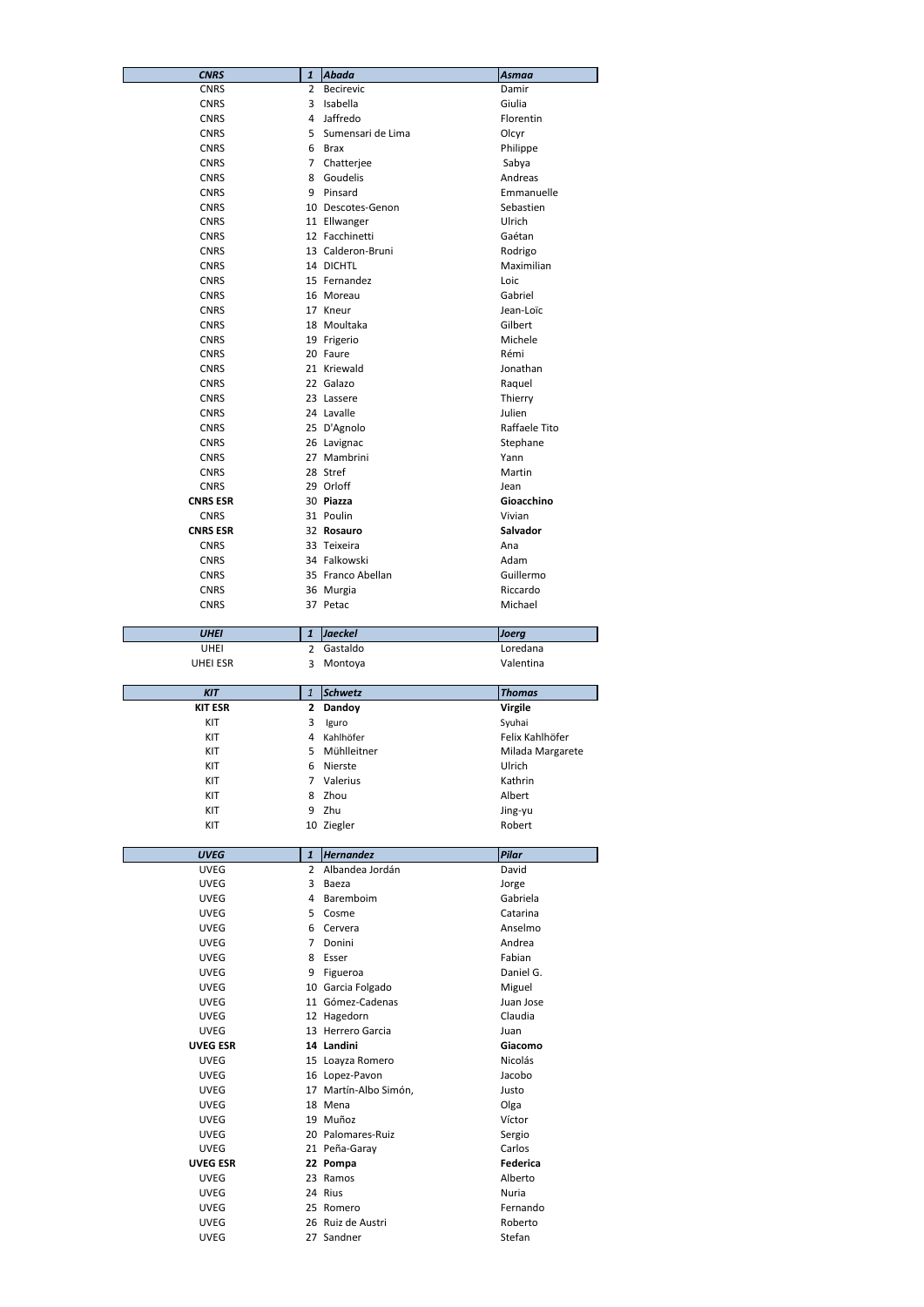| <b>UVEG</b> | 28 Sanz               | Verónica |
|-------------|-----------------------|----------|
| <b>UVEG</b> | 29 Sorel              | Michel   |
| <b>UVEG</b> | 30 Urrea              | Salvador |
| <b>UVEG</b> | 31 Villanueva Domingo | Pablo    |

| <b>UZH</b>     | $\mathbf{1}$   | <b>Baudis</b>          | Laura         |
|----------------|----------------|------------------------|---------------|
|                |                |                        |               |
| <b>UZH</b>     | $\overline{2}$ | Biondi                 | Yanina        |
| <b>UZH</b>     | 3              | <b>Bismark</b>         | Alexander     |
| <b>UZH ESR</b> | $\overline{4}$ | <b>Cimental Chavez</b> | Andrea Paloma |
| <b>UZH</b>     | 5.             | Galloway               | Michelle      |
| <b>UZH</b>     | 6              | Girard                 | Frederic      |
| <b>UZH</b>     | 7              | McFadden               | Neil          |
| <b>UZH</b>     | 8              | Huang                  | Junting       |
| <b>UZH</b>     | 9              | Isidori                | Gino          |
| <b>UZH</b>     |                | 10 Pages               | Julie         |
| <b>UZH</b>     |                | 11 Peres               | Ricardo       |
| <b>UZH</b>     |                | 12 Rodrigues Araujo    | Gabriela      |
| UZH.           |                | 13 Sanchez             | Patricia      |
| UZH            |                | 14 Serra               | Nico          |
| <b>UZH</b>     |                | 15 Thieme              | Kevin         |
| <b>UZH</b>     |                | 16 Volta               | Giovanni      |

| <b>INFN</b>     | $\mathbf{1}$   | <b>Rigolin</b>   | <b>Stefano</b> |
|-----------------|----------------|------------------|----------------|
| <b>INFN</b>     | $\overline{2}$ | Barducci         | Daniele        |
| <b>INFN ESR</b> | 3              | <b>Bolton</b>    | <b>Patrick</b> |
| <b>INFN</b>     | 4              | <b>Brofferio</b> | Chiara         |
| <b>INFN</b>     | 5              | Capelli          | Silvia         |
| <b>INFN</b>     | 6              | de Blas          | Jorge          |
| <b>INFN</b>     | 7              | Cremonesi        | Oliviero       |
| <b>INFN</b>     | 8              | D'Eramo          | Francesco      |
| <b>INFN</b>     | 9              | De Simone        | Andrea         |
| <b>INFN</b>     |                | 10 Feruglio      | Ferruccio      |
| <b>INFN</b>     |                | 11 Guerrera      | Alfredo        |
| <b>INFN</b>     |                | 12 Maiani        | Luciano        |
| <b>INFN</b>     |                | 13 Mezzetto      | Mauro          |
| <b>INFN</b>     |                | 14 Paradisi      | Paride         |
| <b>INFN</b>     |                | 15 Passera       | Massimo        |
| <b>INFN</b>     |                | 16 Pavan         | Maura          |
| <b>INFN</b>     |                | 17 Pobbe         | Federico       |
| <b>INFN</b>     |                | 18 Petcov        | Serguey        |
| <b>INFN</b>     |                | 19 Pietroni      | Massimo        |
| <b>INFN ESR</b> |                | 20 Ponce         | <b>Xavier</b>  |
| <b>INFN</b>     |                | 21 Romanino      | Andrea         |
| <b>INFN</b>     |                | 22 Senjanovich   | Goran          |
| <b>INFN</b>     |                | 23 Ullio         | Piero          |
| <b>INFN</b>     |                | 24 Urbano        | Alfredo        |
| <b>INFN</b>     |                | 25 Vignaroli     | Natascia       |
|                 |                |                  |                |

| UB            |    | Gonzalez Garcia     | Concha     |
|---------------|----|---------------------|------------|
| UB            |    | 2 Bertolez Martinez | Antoni     |
| <b>UB ESR</b> |    | Pinheiro            | Joao Paulo |
| UB            |    | 4 Salvado Serra     | Jordi      |
| UB            | 5. | Taron Roca          | Josep      |

| <b>UGOE</b>     | $\mathbf{1}$   | Covi                     | Laura            |
|-----------------|----------------|--------------------------|------------------|
| <b>UGOE</b>     | $\mathfrak{p}$ | Buchmueller              | Wilfried         |
| <b>UGOE ESR</b> | 3              | Costa                    | <b>Francesco</b> |
| <b>UGOE</b>     | 4              | Dentler                  | Mona             |
| <b>UGOE</b>     | 5.             | Eggemeier                | <b>Benedikt</b>  |
| <b>UGOE</b>     | 6              | <b>Ellis</b>             | David            |
| <b>UGOE</b>     | $\overline{7}$ | Hoof                     | Sebastian        |
| <b>UGOE</b>     | 8              | Khan                     | Sarif            |
| <b>UGOE</b>     | 9              | Konstantin               | Thomas           |
| <b>UGOE</b>     |                | 10 Lenoci                | Alessandro       |
| <b>UGOE</b>     |                | 11 Marsh                 | David J. E.      |
| <b>UGOE</b>     |                | 12 Mehta                 | Viraf            |
| <b>UGOE</b>     |                | 13 Niemeyer              | Jens             |
| <b>UGOE</b>     |                | 14 Quilez                | Pablo            |
| <b>UGOE</b>     |                | 15 Ringwald              | Andreas          |
| <b>UGOE</b>     |                | 16 Schmidt-Hoberg (DESY) | Kai              |
| <b>UGOE</b>     |                | 17 Servant               | Geraldine        |
| <b>UGOE</b>     |                | 18 Peera                 | Simakachorn      |
| <b>UGOE</b>     | 19             | Soerensen                | Philip           |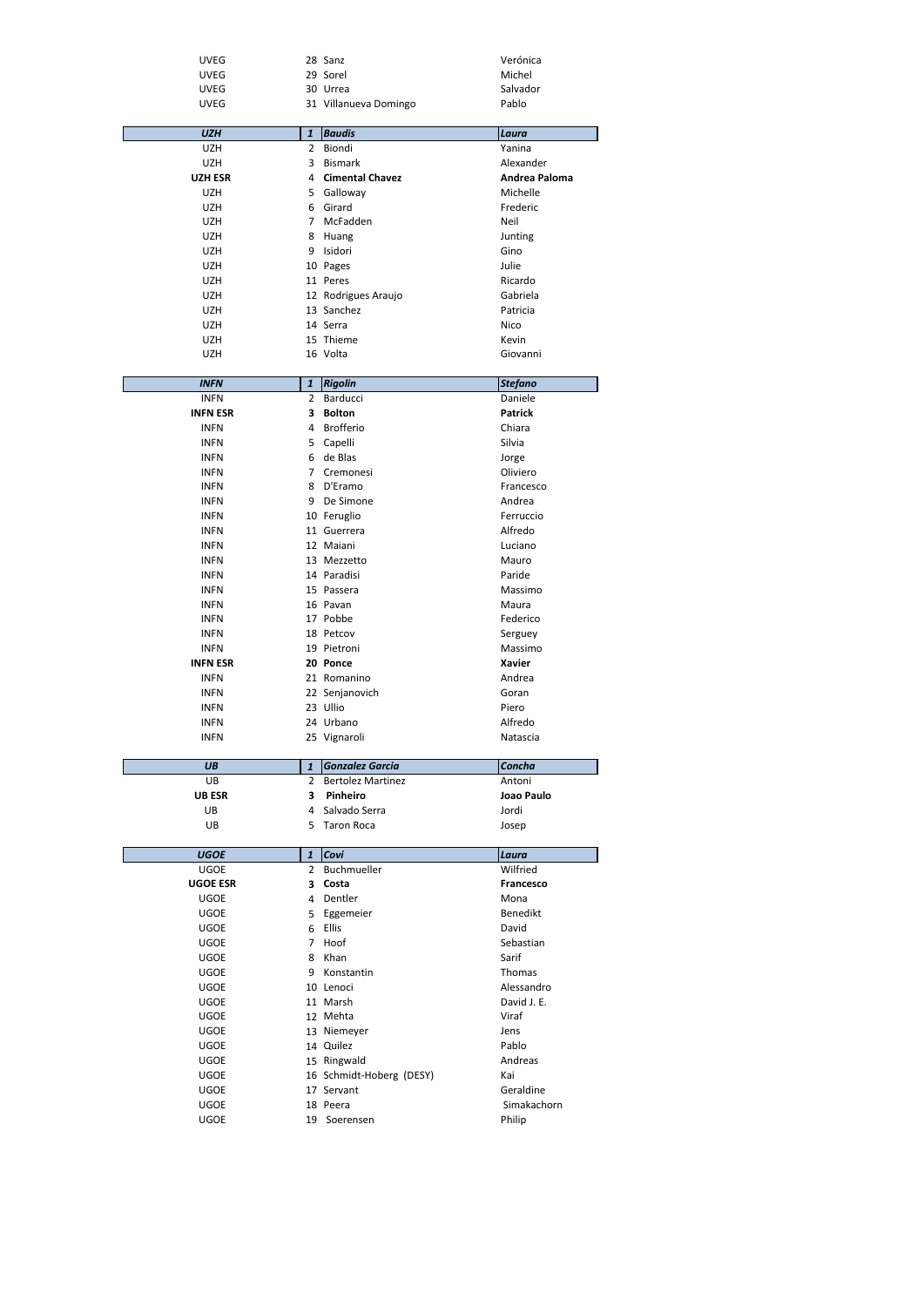| <b>SOTON</b>     |   | King      | <b>Steve</b> |
|------------------|---|-----------|--------------|
| SOTON            | 2 | Bowen     | Fu           |
| SOTON            | 3 | di Bari   | Pasquale     |
| SOTON            |   | 4 Forster | Adam         |
| SOTON            |   | 5 Lee     | Huchan       |
| <b>SOTON ESR</b> | 6 | Navarro   | <b>Mario</b> |
| SOTON            | 7 | Zhou      | Ye-Ling      |

## **HIDDeN Partner organizations**

| <b>Partner Organization</b> |              | <b>Surname</b>  | <b>Name</b>     |
|-----------------------------|--------------|-----------------|-----------------|
| <b>TOKYO</b>                |              | <b>Nakahata</b> | <b>Masayuki</b> |
| <b>TOKYO</b>                | $\mathbf{2}$ | Kajita          | Takaaki         |
| <b>TOKYO</b>                | 3            | Matsumoto       | Shigeki         |
| <b>TOKYO</b>                | 4            | Murayama        | Hitoshi         |
| <b>TOKYO</b>                | 5.           | Okumura         | Kimihiro        |
| <b>TOKYO</b>                | 6            | Ooguri          | Hiroshi         |
| <b>TOKYO</b>                |              | Suzuki          | Motoo           |
| <b>TOKYO</b>                | 8            | Takada          | Masahiro        |
| <b>TOKYO</b>                | 9            | Vagins          | Mark            |

| <b>CERN</b> | 1            | <b>Döbrich</b> | <b>Babette</b> |
|-------------|--------------|----------------|----------------|
| <b>CERN</b> | $\mathbf{2}$ | Nessi          | Marzio         |
| <b>CERN</b> | 3            | Blum           | Kfir           |
| <b>CERN</b> | 4            | Ellis          | John           |
| <b>CERN</b> | 5.           | Giudice        | Gian           |
| <b>CERN</b> | 6            | Jeong          | Yu Seong       |
| <b>CERN</b> | 7            | Katz           | Andrey         |
| <b>CERN</b> | 8            | Kopp           | Joachim        |
| <b>CERN</b> | 9            | McCullough     | Matthew        |
| <b>CERN</b> |              | 10 Simonovic   | Marko          |
| <b>CERN</b> |              | 11 Soreg       | Yotam          |
| <b>CERN</b> |              | 12 Raccanelli  | Alvise         |
| <b>CERN</b> |              | 13 Thamm       | Andrea         |

| <b>FERMILAB</b> | 1             | <b>Parke</b>       | <b>Stephen</b> |
|-----------------|---------------|--------------------|----------------|
| <b>FERMILAB</b> | $\mathcal{L}$ | <b>Betancourt</b>  | Minerba        |
| <b>FERMILAB</b> | 3             | <b>Brbar</b>       | Vedran         |
| <b>FERMILAB</b> | 4             | <b>Brice</b>       | Steve          |
| <b>FERMILAB</b> | 5             | Castillo Fernandez | Raquel         |
| <b>FERMILAB</b> | 6             | Cavanna            | Flavio         |
| <b>FERMILAB</b> | 7             | Chou               | Aaron          |
| <b>FERMILAB</b> | 8             | Crisler            | Michael        |
| <b>FERMILAB</b> | 9             | Dobrescu           | Bogdan         |
| <b>FERMILAB</b> |               | 10 Flemming        | <b>Bonnie</b>  |
| <b>FERMILAB</b> |               | 11 Fox             | Patrick        |
| <b>FERMILAB</b> |               | 12 Harnik          | Roni           |
| <b>FERMILAB</b> |               | 13 Hooper          | Dan            |
| <b>FERMILAB</b> |               | 14 Junk            | Tom            |
| <b>FERMILAB</b> |               | 15 Kelly           | Kevin          |
| <b>FERMILAB</b> |               | 16 Krnjaic         | Gordon         |
| <b>FERMILAB</b> | 17 Li         |                    | Shirley        |
| <b>FERMILAB</b> |               | 18 Machado         | Pedro          |
| <b>FERMILAB</b> |               | 19 Martines-Soler  | Ivan           |
| <b>FERMILAB</b> |               | 20 Matera          | Keith          |
| <b>FERMILAB</b> |               | 21 Palamara        | Ornella        |
| <b>FERMILAB</b> |               | 22 Paley           | Jon            |
| <b>FERMILAB</b> |               | 23 Perez           | Yuber          |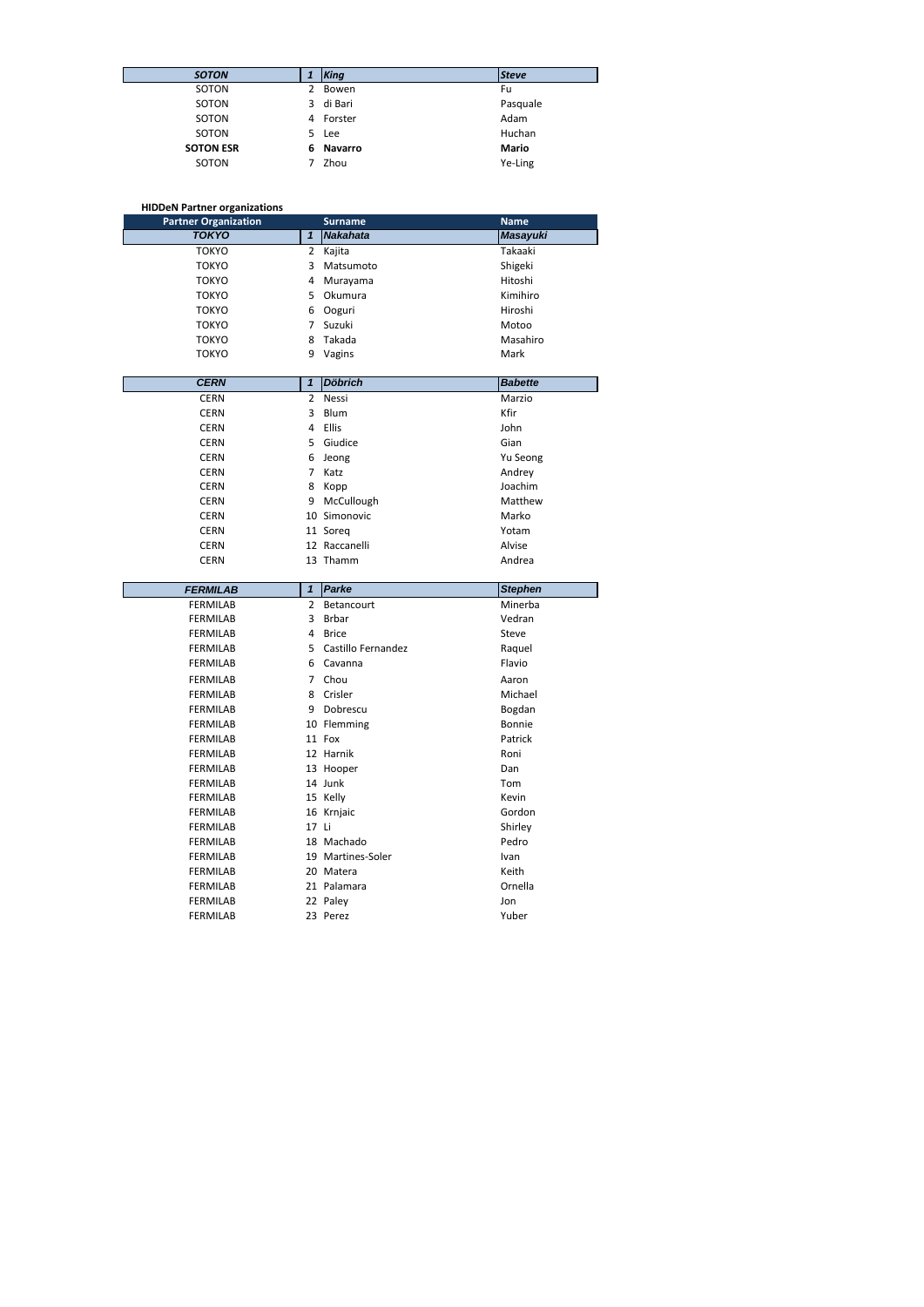| <b>FERMILAB</b> | 24 Polly         | Chris    |
|-----------------|------------------|----------|
| <b>FERMILAB</b> | 25 Raaf          | Jen      |
| <b>FERMILAB</b> | 26 Rocco         | Noemi    |
| <b>FERMILAB</b> | 27 Schukraft     | Anne     |
| FERMILAB        | 28 Shanahan      | Peter    |
| <b>FERMILAB</b> | 29 Soares-Santos | Marcelle |
| FERMILAB        | 30 Sonnenschein  | Andrew   |
| FERMILAB        | 31 Suter         | Louise   |
| FERMILAB        | 32 Toups         | Matt     |
| <b>FERMILAB</b> | 33 Wagman        | Michael  |
| <b>FERMILAB</b> | 34 Wilson        | Peter    |
| FERMILAB        | 35 Yang          | Tingjun  |
| <b>FERMILAB</b> | 36 Zeller        | Sam      |
| <b>FERMILAB</b> | 37 Zhang         | Yuanyuan |
|                 |                  |          |

| <b>SU</b> | <b>Boehm</b> | <b>Céline</b> |
|-----------|--------------|---------------|
| SU        | 2 Allingham  | Joseph        |
| SU        | 3 Amintaheri | Ramtin        |
| SU        | 4 Balaji     | Shyam         |
| SU        | 5 Mosbech    | Markus        |
| SU        | 6 O'Hare     | Ciaran        |
|           |              |               |

| <b>IHEP</b> |    | <b>Wang</b> | Yifang    |
|-------------|----|-------------|-----------|
| <b>IHEP</b> |    | 2 Cao       | Jun       |
| <b>IHEP</b> | 3  | Li          | Yufeng    |
| <b>IHEP</b> | 4  | Wen         | Liangjian |
| <b>IHEP</b> |    | 5 Xing      | Zhizhong  |
| <b>IHEP</b> | 6. | Zhou        | Shun      |

| <b>USP</b> |             | <b>Zukanovich Funchal</b>  | <b>Renata</b> |
|------------|-------------|----------------------------|---------------|
| <b>USP</b> | $2^{\circ}$ | Arteaga                    | Martin        |
| <b>USP</b> | 3           | Bertuzzo                   | Enrico        |
| <b>USP</b> | 4           | Burdman                    | Gustavo       |
| <b>USP</b> |             | 5 Da Silva Almeida         | Eduardo       |
| <b>USP</b> |             | 6 Eboli                    | Oscar         |
| <b>USP</b> |             | Figueiredo Severiano Alves | Gustavo       |
| <b>USP</b> | 8           | Foguel da Silva            | Ana Luisa     |
| <b>USP</b> |             | 9 Freire Mota Albuquerque  | <i>vonne</i>  |
| <b>USP</b> |             | 10 Leal                    | Luighi        |
| <b>USP</b> |             | 11 Massoni Salla           | Gabriel       |
| <b>USP</b> |             | 12 Reimitz                 | Peter         |

| <b>UAN</b> | 1              | <b>Bernal</b>    | <b>Nicolas</b> |
|------------|----------------|------------------|----------------|
| <b>UAN</b> | $\overline{2}$ | Delgado          | Maritza        |
| <b>UAN</b> | 3              | Guarnizo         | Alejandro      |
| <b>UAN</b> | 4              | Moreno           | Alexander      |
| <b>UAN</b> | 5              | Moreno           | Deywis         |
| <b>UAN</b> | 6              | Navarro          | Gabriela       |
| <b>UAN</b> | 7              | Rodriguez        | Yeinzon        |
| <b>UAN</b> | 8              | Rodríguez        | Yohani         |
| <b>UAN</b> | 9              | Sandoval         | Carlos         |
|            |                |                  |                |
|            |                |                  |                |
| <b>IPM</b> | $\mathbf{1}$   | Farzan           | Yasaman        |
| <b>IPM</b> | $\overline{2}$ | Ansarifard       | Saeed          |
| <b>IPM</b> | 3              | Amjad            | Ashoorioon     |
| <b>IPM</b> | 4              | Najimuddin       | Khan           |
| <b>IPM</b> | 5              | Zakeri           | Peyman         |
|            |                |                  |                |
| <b>UD</b>  | $\mathbf{1}$   | <b>Choudhary</b> | <b>Brajesh</b> |

| UD | 3 Singh  | Prabhjot |
|----|----------|----------|
| UD | 4 Ishwar | Singh    |

| <b>KTH</b> | <b>Choubey</b> | <b>Sandhya</b> |
|------------|----------------|----------------|
| ктн        | Blennow        | <b>Mattias</b> |
| ктн        | Ohlsson        | Tommy          |

| SB | Gonzalez Garcia | <b>Concha</b> |
|----|-----------------|---------------|
| SB | 2 Essig         | Rouven        |
| SB | Meade           | Patrick       |
| SΒ | Sterman         | George        |

| .<br>~<br>.     |  |
|-----------------|--|
| __________<br>_ |  |

| <b>UPSACLAY</b> | l Abada   | <b>Asmaa</b> |
|-----------------|-----------|--------------|
| UPSACLAY        | Ellwanger | Ulrich       |
| UPSACLAY        | Piazza    | Gioacchino   |